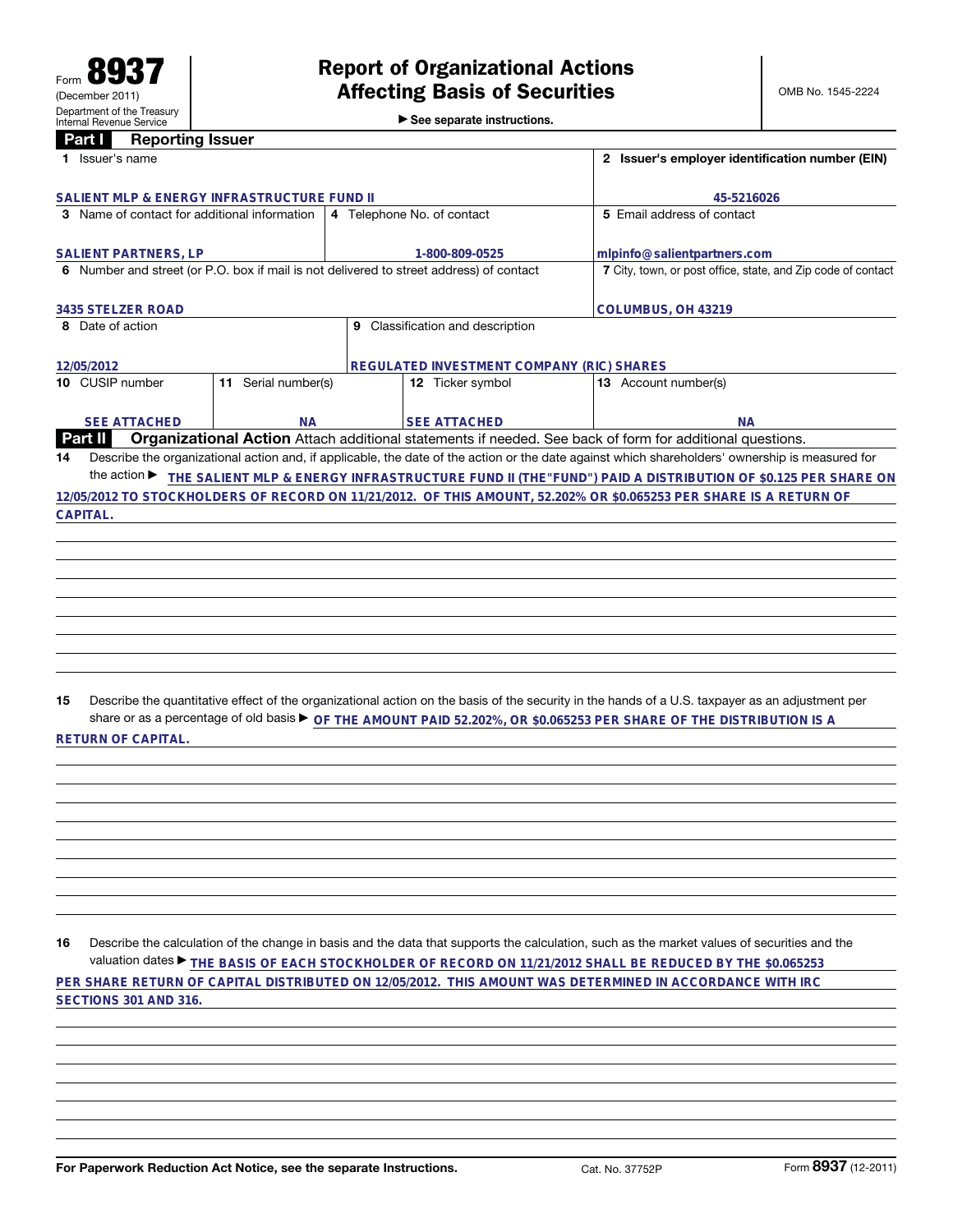## **Part II Organizational Action** (continued)

17 List the applicable Internal Revenue Code section(s) and subsection(s) upon which the tax treatment is based  $\blacktriangleright$ **IRC SECTIONS 301 AND 316.**

**18** Can any resulting loss be recognized? ► A LOSS WOULD NOT BE RECOGNIZED AS PART OF THIS DISTRIBUTION. THE BASIS OF **EACH STOCKHOLDER OF RECORD WOULD NEED TO BE ADJUSTED BY THE AMOUNT OF THE DISTRIBUTION DETERMINED TO BE A RETURN OF CAPITAL WHICH WOULD AFFECT REALIZED GAIN OR LOSS RECOGNIZED ON THE DISPOSITION OF FUND SHARES.**

19 Provide any other information necessary to implement the adjustment, such as the reportable tax year  $\blacktriangleright$  THE FINAL AMOUNT DETERMINED **TO BE A RETURN OF CAPITAL SHALL BE REPORTED TO EACH STOCKHOLDER OF RECORD ON THEIR 2012 IRS FORM 1099-DIV.**

|                         | Under penalties of perjury, I declare that I have examined this return, including accompanying schedules and statements, and to the best of my knowledge and<br>belief, it is true, correct, and complete. Declaration of preparer (other than officer) is based on all information of which preparer has any knowledge. |                                                                                                                                   |                             |                                    |  |  |
|-------------------------|--------------------------------------------------------------------------------------------------------------------------------------------------------------------------------------------------------------------------------------------------------------------------------------------------------------------------|-----------------------------------------------------------------------------------------------------------------------------------|-----------------------------|------------------------------------|--|--|
| Sign<br>Here            | Signature ▶                                                                                                                                                                                                                                                                                                              |                                                                                                                                   | Date $\blacktriangleright$  |                                    |  |  |
|                         | Print your name ▶ JOHN E. PRICE                                                                                                                                                                                                                                                                                          |                                                                                                                                   | Title $\blacktriangleright$ | PRINCIPAL FINANCIAL OFFICER        |  |  |
| <b>Paid</b><br>Preparer | Print/Type preparer's name                                                                                                                                                                                                                                                                                               | Preparer's signature                                                                                                              | Date                        | l PTIN<br>Check<br>self-employed   |  |  |
| <b>Use Only</b>         | Firm's name $\blacktriangleright$                                                                                                                                                                                                                                                                                        |                                                                                                                                   |                             | Firm's $EIN$ $\blacktriangleright$ |  |  |
|                         | Firm's address $\blacktriangleright$                                                                                                                                                                                                                                                                                     |                                                                                                                                   |                             | Phone no.                          |  |  |
|                         |                                                                                                                                                                                                                                                                                                                          | Send Form 8937 (including accompanying statements) to: Department of the Treasury, Internal Revenue Service, Ogden, UT 84201-0054 |                             |                                    |  |  |